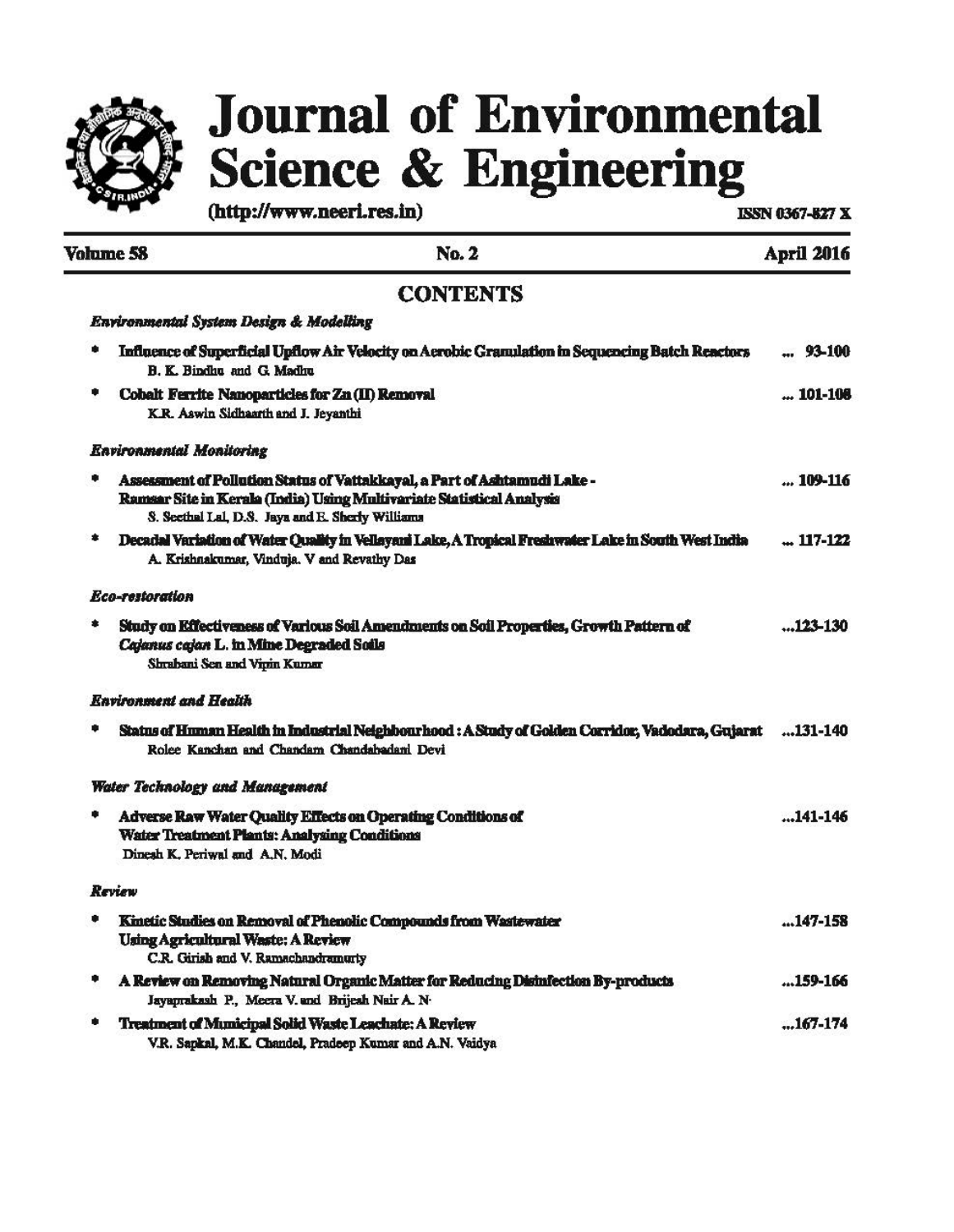## **Influence of Superficial Upflow Air Velocity on Aerobic Granulation in Sequencing Batch Reactors**

#### B. K. BINDHU<sup>1+</sup> AND G. MADHU<sup>2</sup>

The effect of shear force on aerobic granulation in sequencing batch reactor (SBR) was studied in three trials- 1, 2 and 3 with superficial upflow velocities of 2, 3 and 4 cm/s respectively. Denser and more compact granules could be developed in trial 2 and 3, while the granules formed in trial 1 were loose structured. The settling ability of the sludge developed in all the cases were explained in terms of sludge volume index and settling velocity. The biomass development in the SBR was found increased with the sbear force. The chemical oxygen demand removal efficiency achieved at steady state (93.8%, 97.9% and 97.1% for trial 1, 2 and 3 respectively) showed that an optimum aeration has to be selected for the best performance of the reactor. This study provides a sound understanding of the crucial role of shear force in aerobic granulation, sludge settleability and pollutant removal.

Key words : *Superficial upflow air velocity, aerobic granulation, sequencing batch reactor, shear force, sludge volume index, settling velocity* 

<sup>&</sup>lt;sup>1</sup> Department of Civil Engineering, Rajiv Gandhi Institute of Technology, Government Engineering College, Velloor Post, Kottayam District, Kerala, India, 686 501; bindhu@rit.ac.in 2 Safety and Fire Engineering Division, School of Engineering, Cochin University of Science and Technology, Thrikkakkara

Post, Cochin, Kerala - 682 022 ; profmadhugopal@ gmail.com

<sup>•</sup> Corresponding author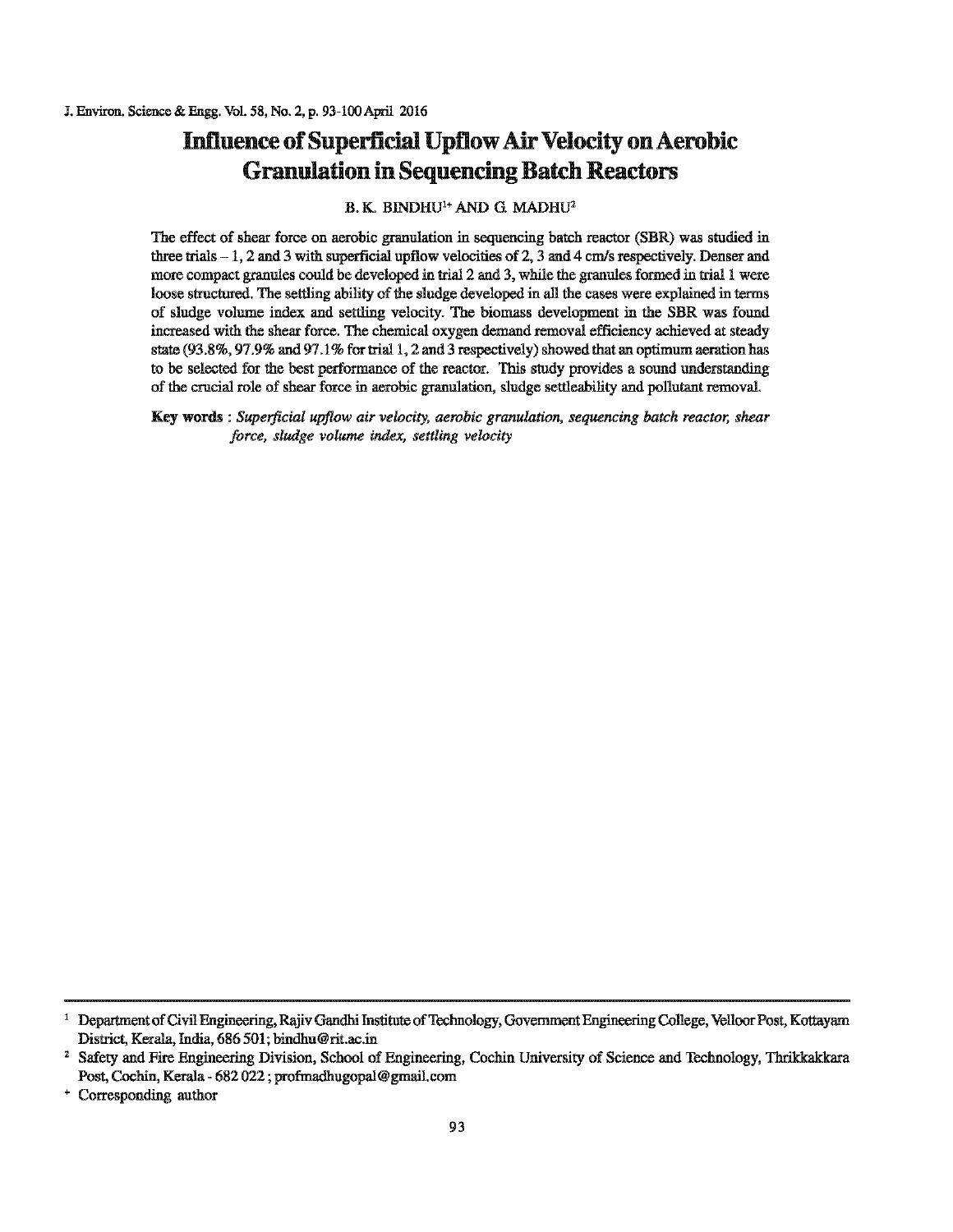### **Cobalt Ferrite Nanoparticles for Zn** (II) **Removal**

K.R ASWIN SIDHAARTH1 • AND J. JEYANTHI'

The present stndy involves the applicability of cobalt ferrite nanoparticle as an adsorbent for the removal of zinc from the synthetic solution. The cobalt ferrite nanoparticle was synthesized by coprecipitation method by incorporating chlorides of respective metal ions with sodium hydroxide as pH stabilizer. The synthesized nanoparticle was characterized usiog X-Ray diffraction, scanning electron microscope and transmission electron microscope analysis. The zero point of charge of the nanoparticle was determined by solid addition method. TEM and XRD analysis revealed that size of nanoparticle was io the range of 16-49nm. From the scanning electron microscope stndies, the structnre ofthe nanoparticle was agglomerated. Batch experiments were carried out to optimize the influencing parameters such as contact lime, dosage, pH, initial metal ion concentration, and agitation speed. To test the ground efficacy the results were subjected to modeling oftwo domains, isotherm (Langmuir, Freundlich, Temkin) modeling and kinetic (Intraparticle Diffusion) modeling. The column studies have been carried out to optimize the bed depth and the column models were developed.

Key words : *Cobalt ferrite nanoparticle, particle size, XRD, TEM, SEM, adsorption, zinc removal*, *column* 

<sup>&</sup>lt;sup>1</sup> Research Scholar, Department of Civil Engineering, Anna University Chennai, Regional Centre, Coimbatore (India)  $2$  Associate Professor, Department of Civil Engineering, Government College of Technology, Coimbatore (I

<sup>+</sup>Corresponding author : aswincivil@ gmail.com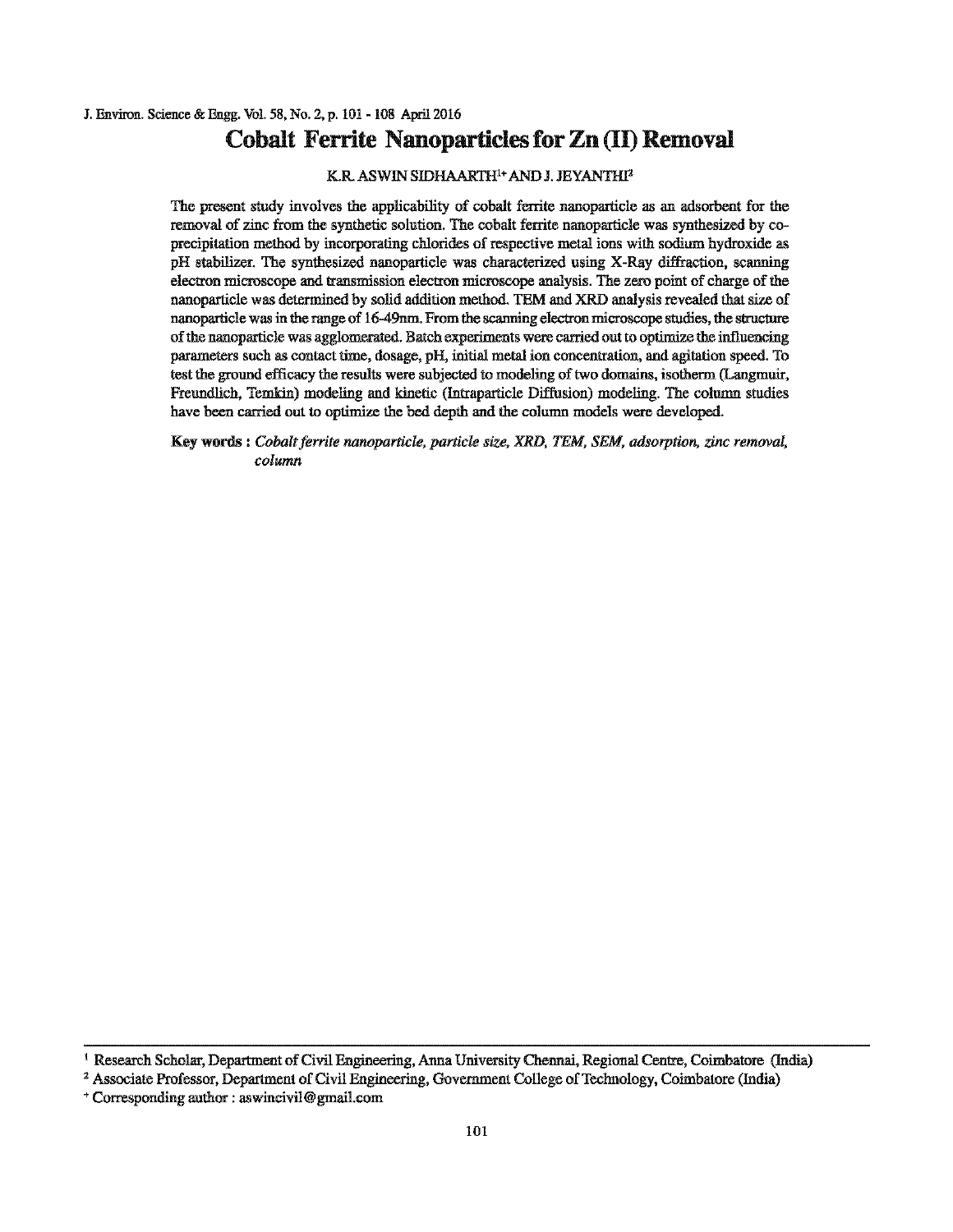### Assessment of Pollution Status of Vattakkayal, a Part of Ashtamudi Lake- Ramsar Site in Kerala (India) Using Multivariate Statistical Analysis

### S. SEETHAL LAL'•, D. S. JAYA' AND E. SHERLY WILLIAMS'

The study presents a comprehensive evaluation of the water quality of Vattakkayal, a part of Ashtamudi lake-Ramsar site in Kerala, India. Water samples from 5 sampling sites in the Lake were analysed for various water quality parameters. The measured water quality parameters were compared with the guidelines proposed by the WHO for drinking water and natural background levels. The results show that the values of major water quality parameters were higher than the maximum permissible limit ofnatural background concentrations and recommended values by WHO. Multivariate statistical techniques like ANOVA and factor analysis were conducted on the water quality parameters to establish the relationship between the parameters and their possible sources. The major water pollution threats in the lake were identified as urban and agricultural land uses. This technique is believed to assist decision makers in identifying priorities to improve water quality that has deteriorated due to various land uses.

Key words : *Factor analysis, human activities, pollution, Vattakkayal, water quality* 

<sup>&</sup>lt;sup>1</sup> Department of Environmental Sciences, Kariavattom Campus, Thiruvananthapuram, Kerala, - 695 581, India.<br><sup>2</sup> Environmental Science, Aquaculture & Fish Biotechnology Lab., Department of Zoology, Fatima Mata National Coll Kollam - 691 003, Kerala, India.

<sup>•</sup> Corresponding author : 456seelhal@ gmail.com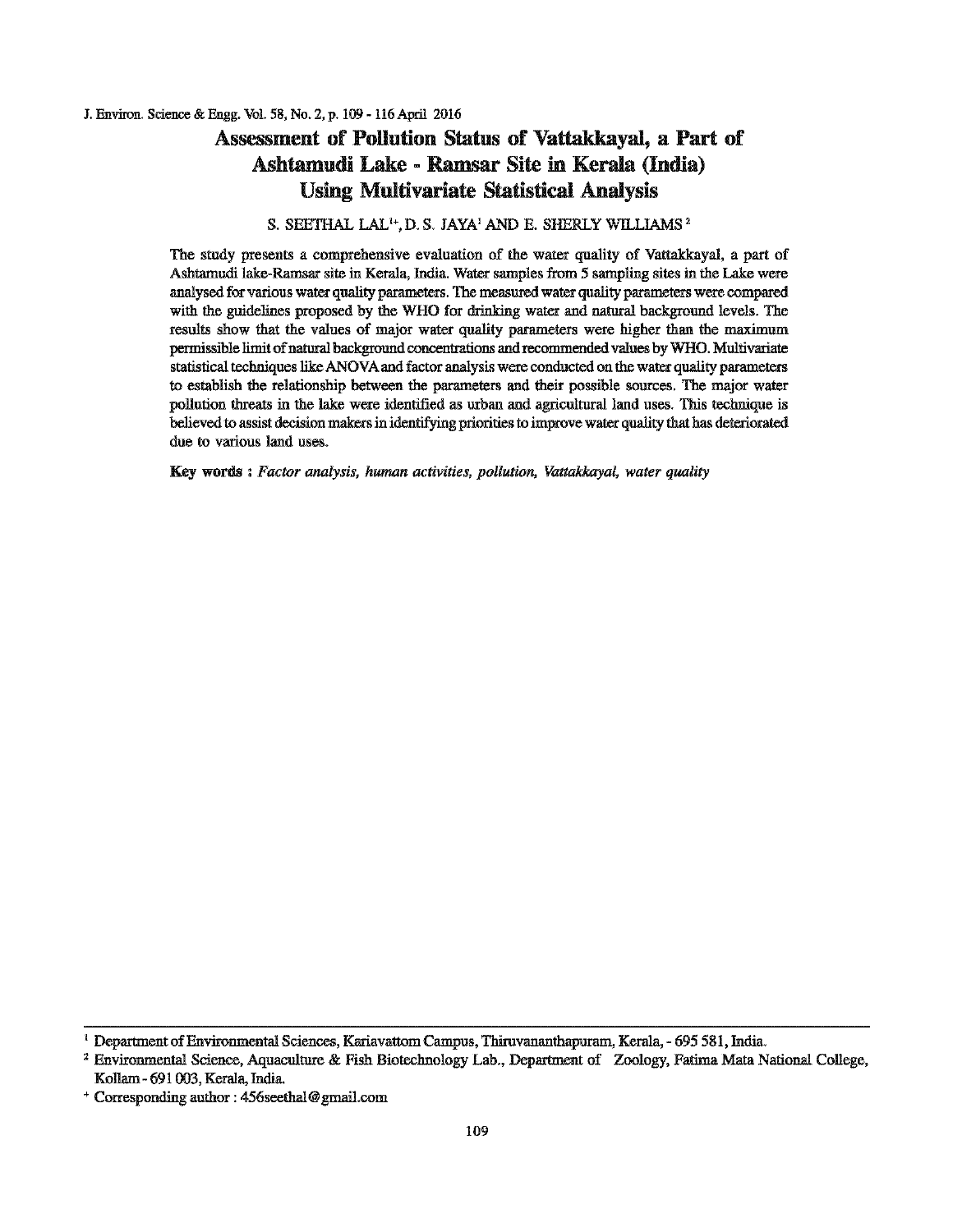### Decadal Variation of Water Quality in Vellayani Lake, A Tropical Freshwater Lake in South West India

#### A. KRISHNAKUMAR•, VJNDUJA. VAND REVATIIYDAS

Lakes are important feature of the Earth's landscape. They provide a multitude of uses and are prime regions for human settlement. Uncontrolled anthropogenic interventions along with climate change phenomenon are largely contributing in declining the water quality of fresh water lakes. The present study attempts to analyze the water quality of Vellayani lake, Thiruvananthapuram district, Kerala and to assess the extent of variation happened over a decade by comparing the previous data of 1998. The study revealed that the water quality parameters like Turbidity, Total dissolved solids, Calcium, Magnesium, Chloride, Potassium, Sodium and Iron were increased over the last fourteen year period indicating deteriorating water quality. The climatic changes along with urbanization effects have brought tbis change in quality of the water and throws light into urgent care and attention needed to protect the lake from further degradation for the sustainable use of the pristine lacustrine system.

Key words : *Vellayani lake, water quality, decadal variation, drinking water standard* 

Narural Resources and Environmental Management Group, ESSO-National Centre for Earth Science Studies (NCESS), Ministry of Earth Sciences (MoES), Govt. of India, Akkulam, Thiruvananthapuram - 695 011, Kerala

<sup>+</sup>Corresponding author: drakrishnakumar@cess.res.in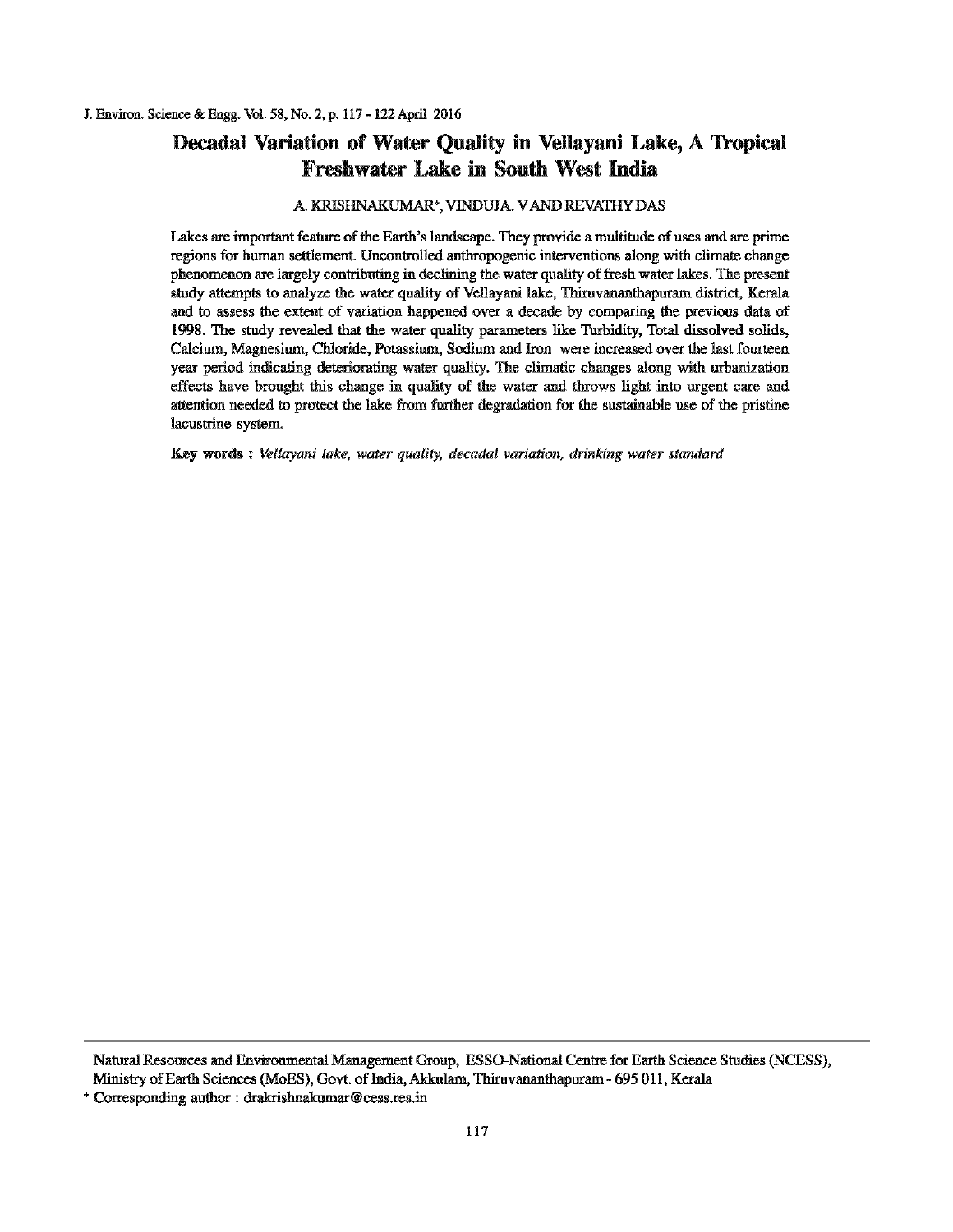# Study on Effectiveness of Various Soil Amendments on Soil Properties, Growth Pattern of*Cajanus cajan* L. in Mine Degraded Soils

### SHRABANI SEN<sup>1</sup> AND VIPIN KUMAR<sup>2+</sup>

Surface mining has caused critical damages to the environment with respect to soil degradation. The present study was undertaken to examine the influence of the application of various soil amendments on soil properties and the growth and yield for *Cajanus cajan* L. cultivation in mine degraded soils. An experiment was conducted on C. cajan L., a widely cultivating legume in India for its highly nutritious seeds. Plant growth in terms of different parameters (% seed germination, shoot length, root length, total dry weight, number of leaves and number of root nodules) was measured. The experimental results indicated that all the combinations significantly increased plant growth and soil fertility. Mine spoil analysis at harvest revealed that all the physical and chemical properties were improved significantly  $(p \le 0.05)$  in all the combinations after plantation over the untreated control. The percentage increase in crop growth, grain yield as well as soil nutrients over control was also observed.

Key words *:Mine degraded soil, soil amendments, bio-efficacy, re-vegetation, Cajanus cajan* 

<sup>&</sup>lt;sup>1</sup> JRF and <sup>2</sup>Assistant Professor, Department of Environmental Science and Engineering, Indian School of Mines, Dhanbad, India

<sup>+</sup>Corresponding author : vipinmicro I@grnail.com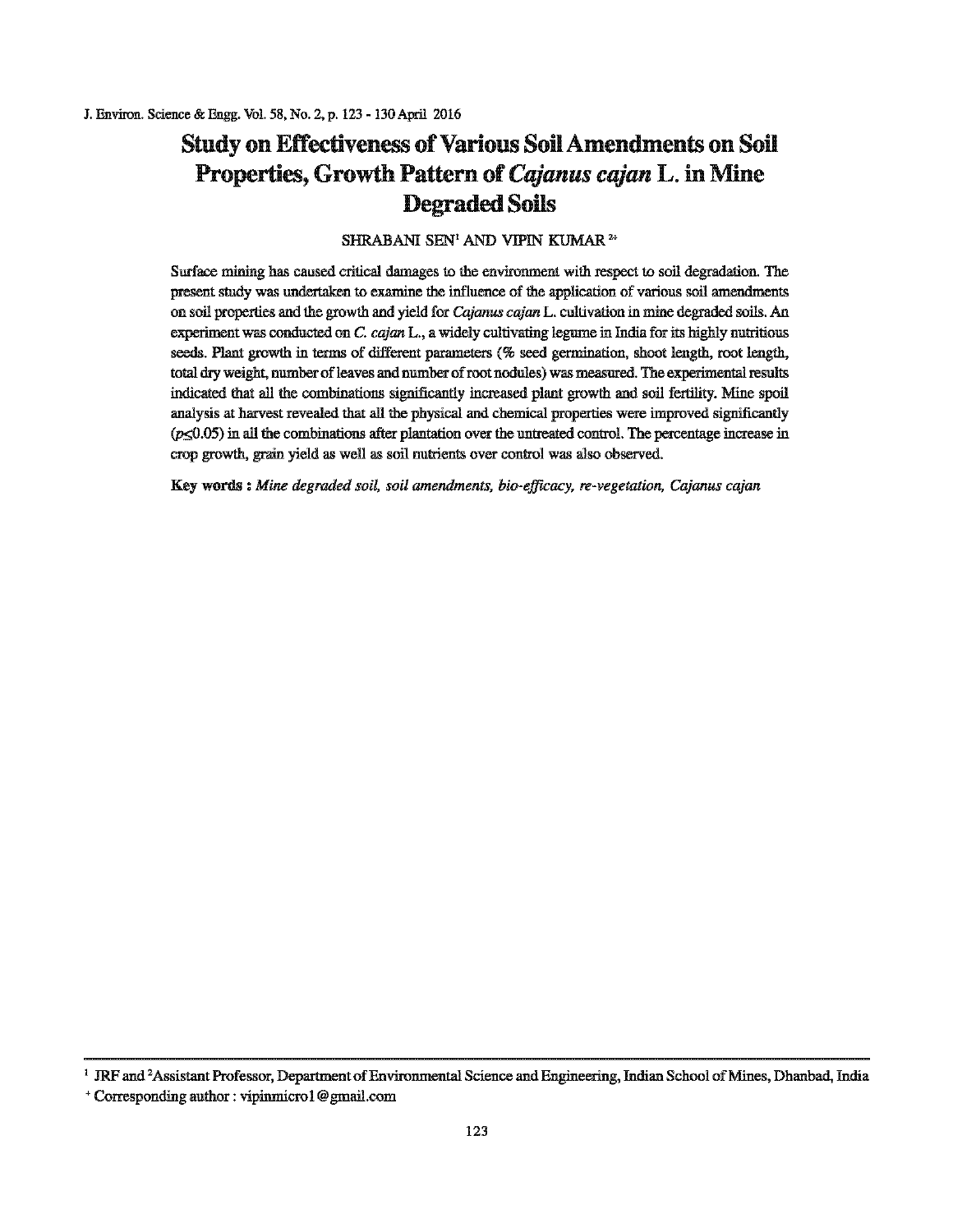# **Status of Human Health in Industrial Neighbourhood** A Study of Golden Corridor, Vadodara, Gujarat

#### ROLEE KANCHAN<sup>1+</sup> AND CHANDAM CHANDABADANI DEVI<sup>2</sup>

The process of industrialization is considered as one of the principal process responsible for regional and economic development of a region. This economic and associated social phenomenon ofindustrial growth is accompanied by environmental problems which would have adverse affects on human health. Globally, the dumping of industrial hi-products and its affect on human health is a growing concern. The present study had been carried out to assess the disease pattern of the residents in the vicinity of the Chemical and Petrochemical Industrial Area, Vadodara Taluka, Vadodara, Gujarat. The industries of area produced a variety of compounds and petroleum base products. The study was based on 7.64% households of eight different sites which adjoin the industrial estate. High prevalence of diseases was observed in the study area and it was more conspicuous in denial, general (skelelal and dullness/dizziness) and hair problems. Moreover, the rate was higher in females and also in elderly.

**Key words :** *Industrialisation. human health, disease pattern. prevalence rate, water contamination* 

<sup>&</sup>lt;sup>1</sup> Professor, Department of Geography, Faculty of Science, The M.S. University of Baroda, Vadodara 390 002 (Gujarat), India.<br><sup>2</sup> Research Scholar, Department of Geography, Faculty of Science, The M.S. University of Baroda

<sup>+</sup>Corresponding author : roleekanchan@ gmail.com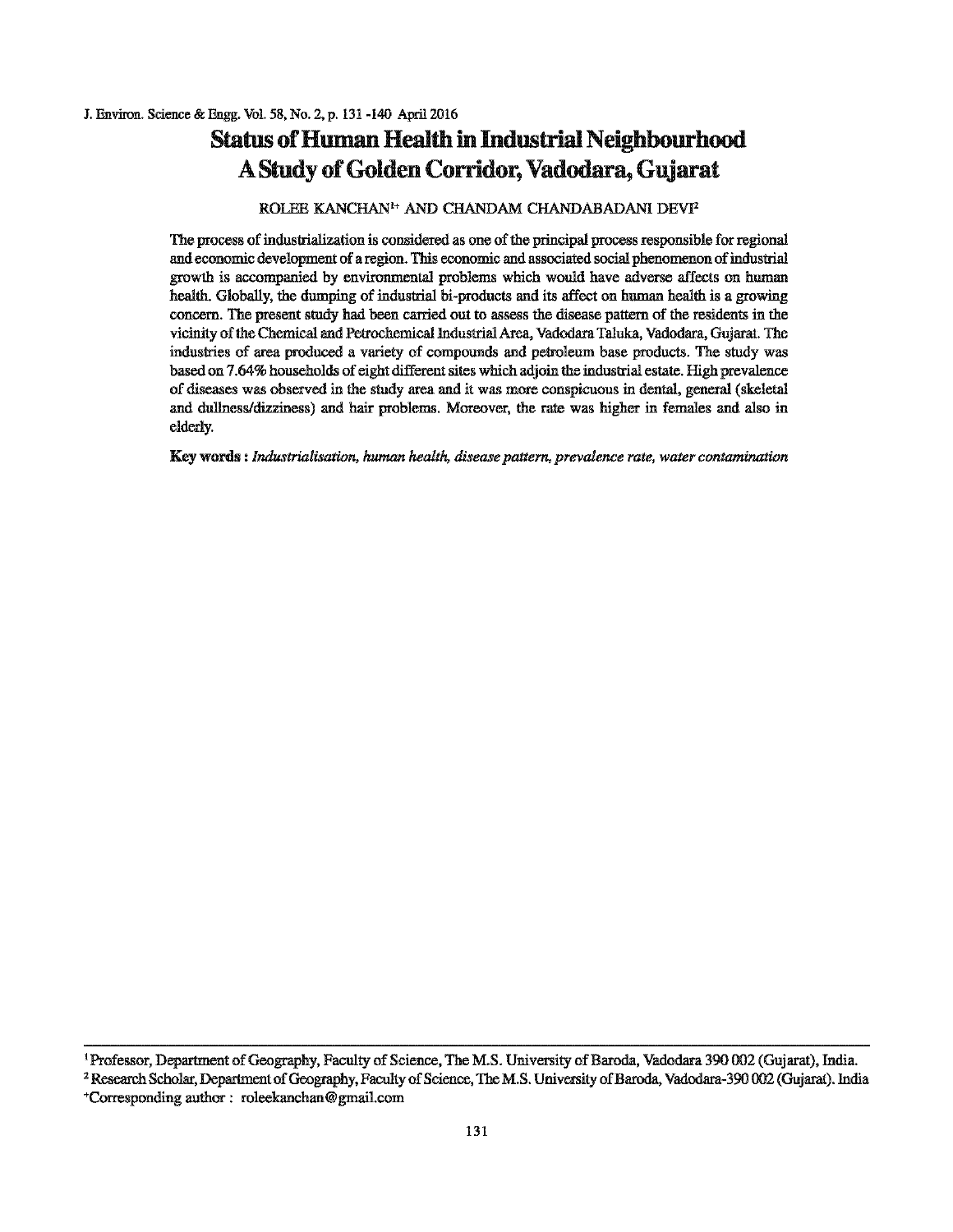### Adverse Raw Water Quality Effects on Operating Conditions of Water Treatment Plants: Analysing Conditions

#### DINESH K. PERIWAL<sup>\*+</sup> AND A.N. MODI"\*

The increase in water consumption during recent years has emphasized the necessity for water utility personnel and engineers tc produce water economically and in sufficient quantities. This is particularly true during peak demand petiods, which may often coincide with unfavorable operating conditions caused by adverse quality. The treatment methods used to cope with these conditions are not normally successful and inevitably result in short filter runs. The short filter run is important primarily because it results in loss of revenue to the water utility. Short filter runs create expensive problems. Loss in plant capacity and excessive wash water usage are attributable directly to this problem. In addition, poor raw water quality, which, in tum, usually requires higher chemical doses, generally occurs during period of short filter runs. If such periods are prolonged, the water treatment plant so afflicted is faced with a sizable financial loss, possible costly expansion and of more importance a reduction in service adequacy. Water suppliers use a variety of treatment processes to remove contaminants from raw water. The most commonly used processes include filtration, flocculation, sedimentation and disinfection for surface water. Water utilities select a combination of treatment processes that is the most appropriate to treat the contaminants found in the raw water. The appropriate technical skills, if applied, may impart great benefits, both spatially and temporarily, to augment the existing water treatment facilities. The raw water quality associated problems with reference to WTP's at Jodhpur city have been documented in this paper.

Keywords : *Water treatment plant, operating condition, raw water quality* 

Executive Engineer, Public Health Engineering Department (PHED), Govt. of Rajasthan, Jodhpur, India

<sup>\*\*</sup> Associate Professor, MBM Engineering College, JNV University, Jodhpur, India

<sup>+</sup> Corresponding author : periwaldinesh@ gmail.com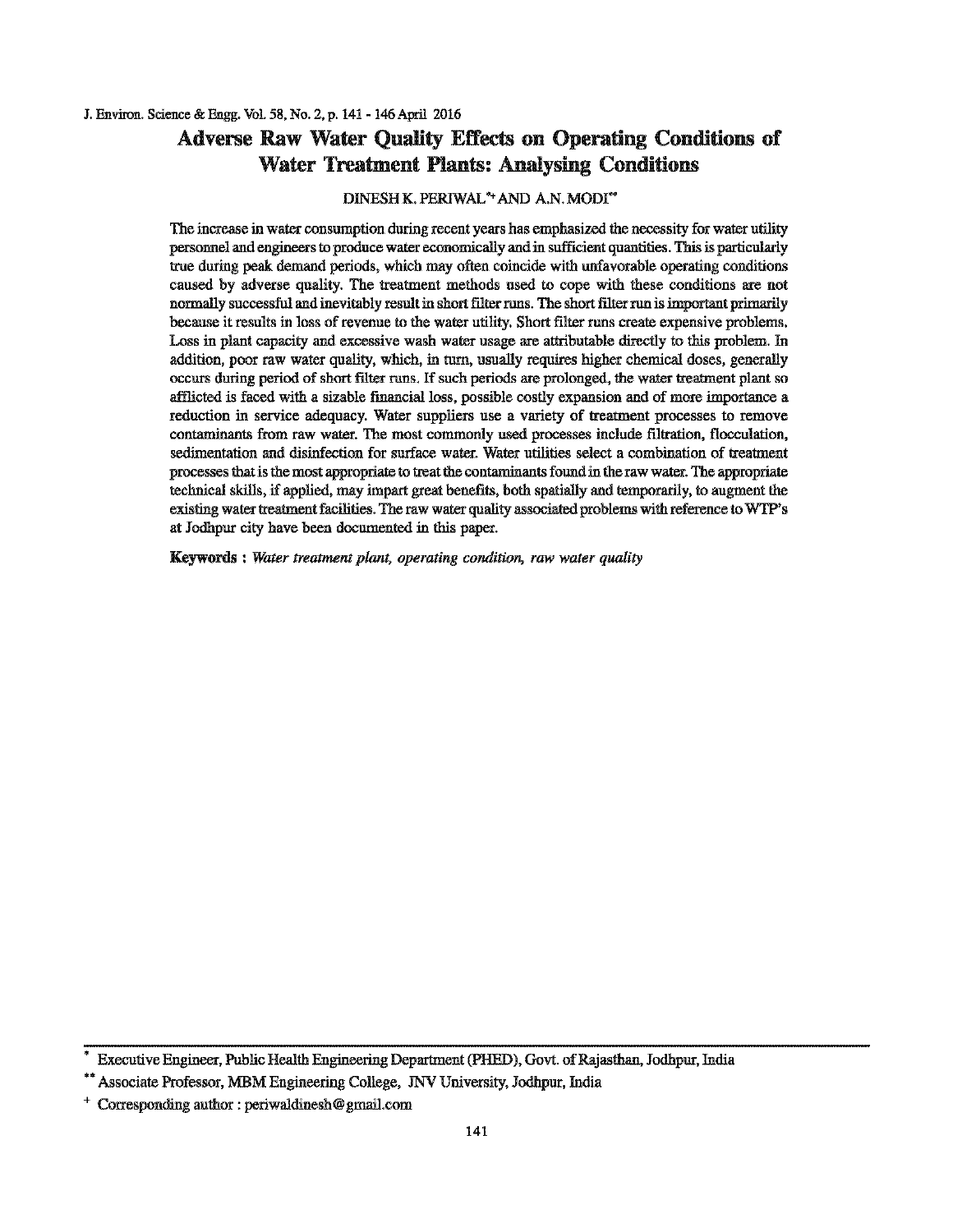# Kinetic Studies on Removal of Phenolic Compounds from Wastewater Using Agricultural Waste: A Review

#### C.R. GIRISH••AND V. RAMACHANDRAMURTY"

The release of phenol from wastewater by various industries like petroleum, petrochemical, pulp and paper causes harmful effects on the environment Adsorption using activated carbon from agricultural waste precursor material has proven to be effective for the removal of phenolic compounds from wastewater. Therefore, it is important to understand the sorption kinetic mechanism in wastewater treatment, since it brings down the problem of large sludge-handling processes. The kinetic analysis also helps in designing large scale treatment plants which have high efficiency and results in high quality treatment of the effluent. In addition, it also assists in proposing the mathematical models, reaction pathways that describe the characteristics of an actual treatment plant. Various theoretical kinetic models are available for determining the mechanism of the adsorption process. In this review, mainly six kinetic models were investigated to study the adsorbate-adsorbent interactions and to find the rate limiting step. From the recent literature, higher correlation coefficient values were obtained for the pseudo-second-order kinetic model showing that it is the most appropriate one for most of the systems. The pseudo-second order kinetic equation shows that the chemisorption was found to be rate determining step in most of the adsorption process.

Key words : *Wastewater, phenol, adsorption, activated carbon, kinetic models* 

<sup>•</sup> Assistant Professor, Department ofChemical Engineering, MIT, Manipal University, Manipal-576 104, India

<sup>&</sup>lt;sup>b</sup> Professor, Department of Biotechnology, MIT, Manipal University, Manipal - 576 104, India

<sup>•</sup> Corresponding author : girishcr 1 @rediffmail.com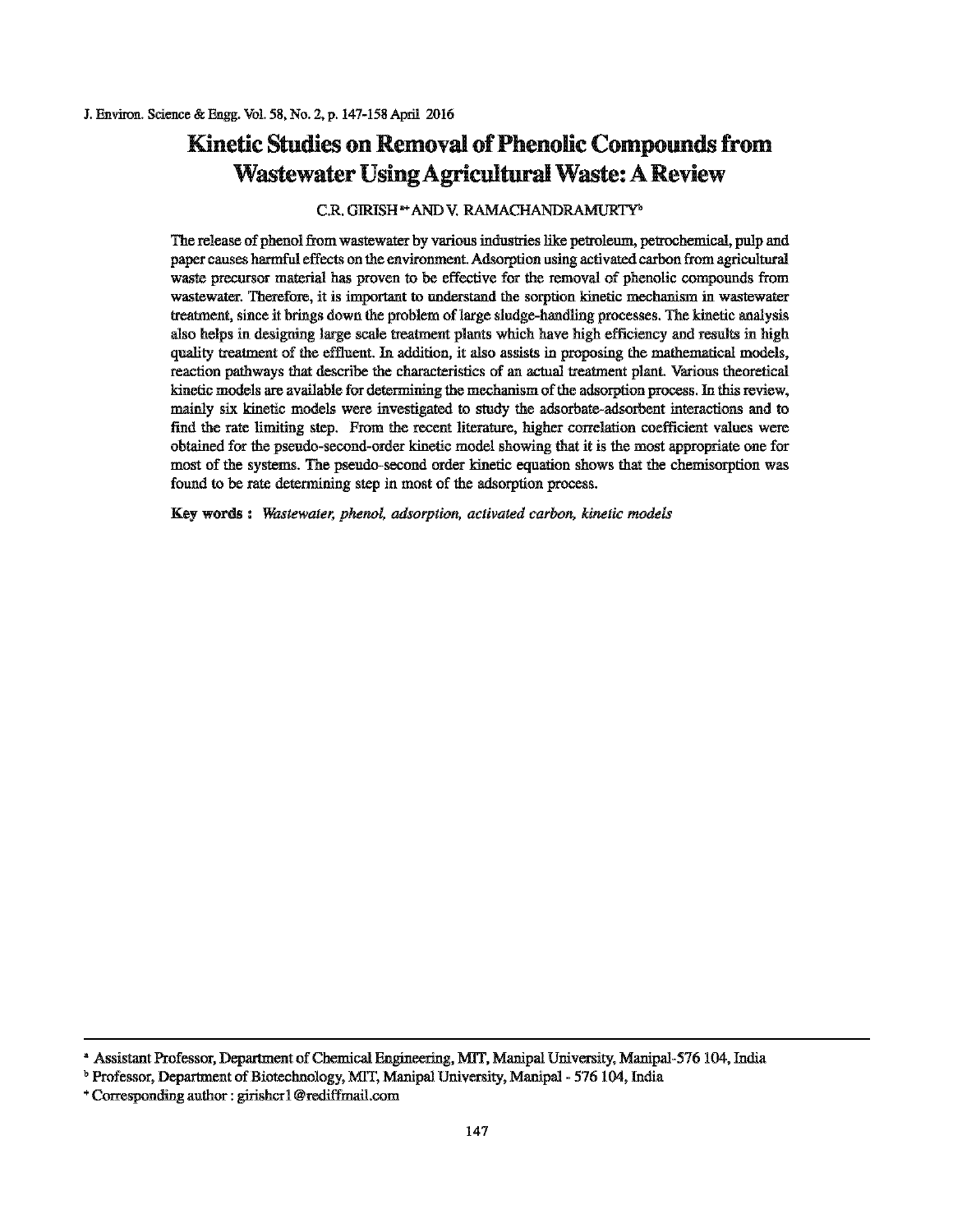## **A Review on Removing Natural Organic Matter for Reducing Disinfection By-products**

### JAYAPRAKASH P', MEERA V<sup>2+</sup>AND BRUESH NAIR A $\mathrm{N}^3$

Disinfection is inevitable in water treatment plants (WTPs) for killing pathogenic microorganisms. Surface waters sourcing most of the WTPs contain natnral organic matter (NOM). Disinfectants react with NOM and form disinfection by-products (DBPs) in water. The adverse health effects of DBPs are increasingly recognized. They pose serious threat to human health as many of them are carcinogenic while some others affect internal organs of our body. DBPs enter our body not just through ingestion, but even hy inhalation, dermal adsorption etc. Hence World Health Organization and several couutties have set limits on the concentration of DBPs in the water supplied. However, India is yet to adopt such regulations. Eliminating NOM, the precursors to DBPs, is the most effective way to reduce DBPs. Several methods like enhanced coagulation, granular activated carbon (GAC) filtration, pre-oxidation, rnicrofiltration, nanofiltration etc., reduce the concentration of DBPs by removing NOM. Enhanced coagulation is effective and could be used at all WTPs already using coagulation without incurring additional capital cost. Though costly, filtration techniques are effective. But fouling of filters is a main hindrance. This review looks into the factors affecting formation of DBPs, characterization of NOM, effectiveness of enhanced coagulation with emphasis on its chemistry, filtration using GAC and pre-oxidation with potassium permanganate for removing NOM.

Key worda : *Disinfection, NOM, DBPs, enhanced coagulation, GAC filtration, pre-oxidation* 

Post-Graduate Student, Department of Civil Engineering, Government Engineering College, Thrissur, Kerala, India.<br>
<sup>2</sup> Assistant Professor, Department of Civil Engineering, Government Engineering College, Thrissur, Kerala,

<sup>+</sup>Corresponding author: meeravl7@hotmail.com